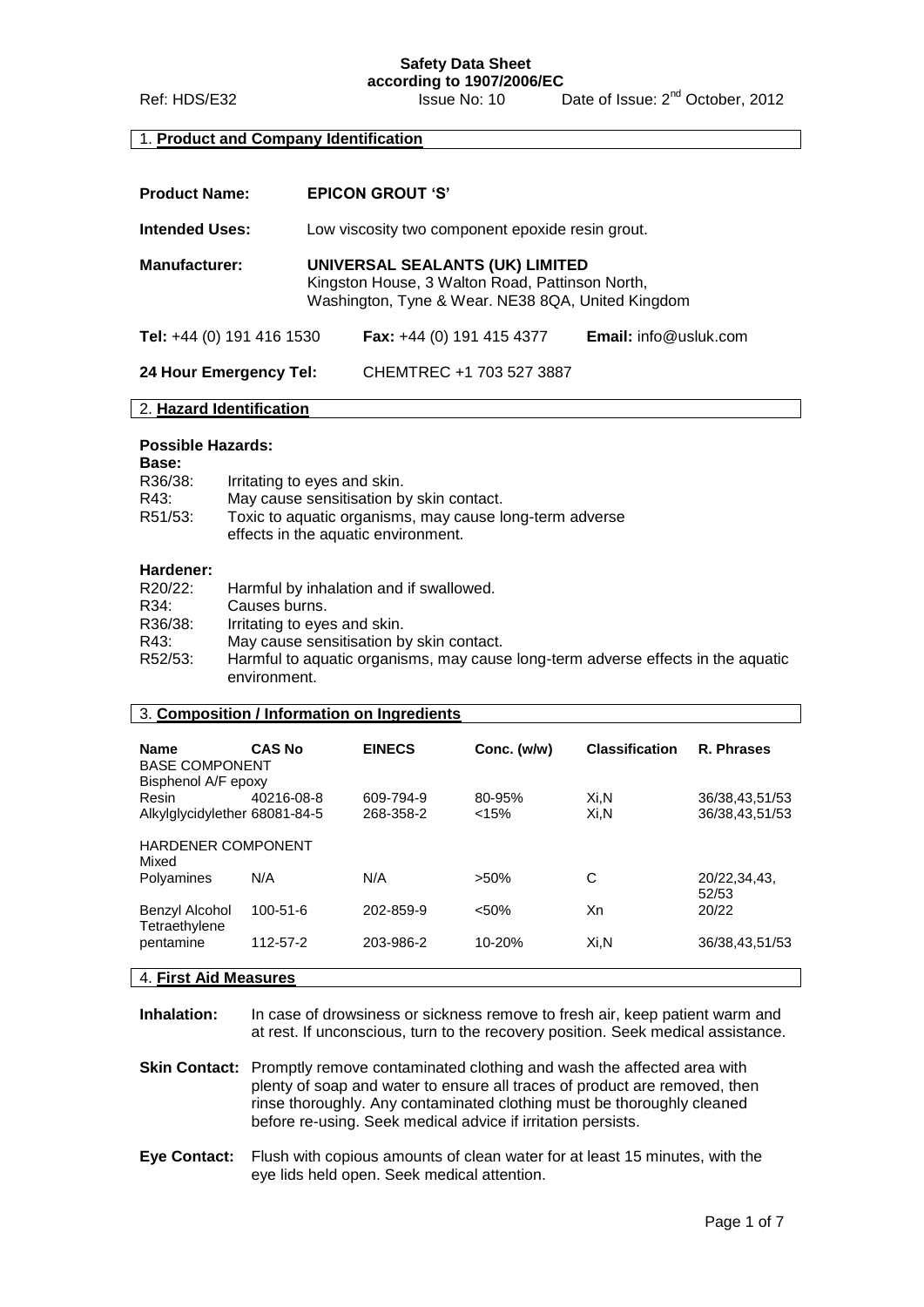#### **Safety Data Sheet according to 1907/2006/EC**

| Ref: HDS/E32                               |                                         | according to 1907/2006/EC<br>Date of Issue: 2 <sup>nd</sup> October, 2012<br>Issue No: 10                                                                                                                                                                                             |  |
|--------------------------------------------|-----------------------------------------|---------------------------------------------------------------------------------------------------------------------------------------------------------------------------------------------------------------------------------------------------------------------------------------|--|
| Ingestion:                                 |                                         | Wash out mouth with water. Keep patient at rest and obtain medical attention.                                                                                                                                                                                                         |  |
|                                            | DO NOT INDUCE VOMITING.                 |                                                                                                                                                                                                                                                                                       |  |
| 5. Fire Fighting Measures                  |                                         |                                                                                                                                                                                                                                                                                       |  |
|                                            | <b>Suitable Extinguisher Media:</b>     | Water spray, alcohol-resistant foam, dry powder,<br>carbon dioxide or sand.                                                                                                                                                                                                           |  |
|                                            | <b>Unsuitable Extinguishing Media:</b>  | Water jet.                                                                                                                                                                                                                                                                            |  |
| <b>Exposure Hazards:</b>                   |                                         | May give off toxic fumes if heated or involved in a fire,<br>including CO.                                                                                                                                                                                                            |  |
|                                            | <b>Special Protective Equipment:</b>    | In the event of fire wear self-contained breathing<br>apparatus.                                                                                                                                                                                                                      |  |
|                                            | 6. Accidental Release Measures          |                                                                                                                                                                                                                                                                                       |  |
| <b>Personal Precautions:</b>               |                                         | Wear protective equipment as specified in Section 8.<br>Do not eat, drink or smoke. Avoid contact with skin<br>and eyes. Eliminate all ignition sources.                                                                                                                              |  |
|                                            | <b>Environmental Precautions:</b>       | Keep people and animals away. Prevent entry into<br>drains, sewers and watercourses. If spillage enters<br>drains leading to sewerage works inform the local<br>water company. If spillage enters rivers or<br>watercourses inform the Environment Agency.                            |  |
| Spillages:                                 |                                         | Cordon off area. Absorb/contain spillage using inert<br>absorbent granules, sand or earth. Transfer collected<br>material to heavy-duty plastic/steel drums and keep in<br>a well ventilated place for subsequent safe disposal.<br>See Section 13.                                   |  |
| 7. Handling and Storage                    |                                         |                                                                                                                                                                                                                                                                                       |  |
| Handling:                                  |                                         | No specific precautions required when handling<br>unopened containers; follow any relevant manual<br>handling guidance. Refer to Sections 6 and 8 if<br>exposure to product is possible. Wash thoroughly with<br>soap and water before eating, drinking or smoking,<br>and after work |  |
| Storage:                                   |                                         | Store in original containers in a well ventilated area<br>away from heat, ignition sources or open flame. Do<br>not store near acids.                                                                                                                                                 |  |
| 8. Exposure Controls / Personal Protection |                                         |                                                                                                                                                                                                                                                                                       |  |
|                                            | <b>Occupational Exposure Standards:</b> | Benzyl Alcohol: TLV 5ppm (recommended).<br>It is extremely unlikely that the Exposure Limit above<br>would be reached under foreseeable conditions of<br>use.                                                                                                                         |  |
| <b>Engineering Control Measures:</b>       |                                         | Refer to any applicable COSHH assessments.<br>Engineering controls should be used where<br>practicable in preference to personal protection and<br>may include physical containment and good<br>ventilation.                                                                          |  |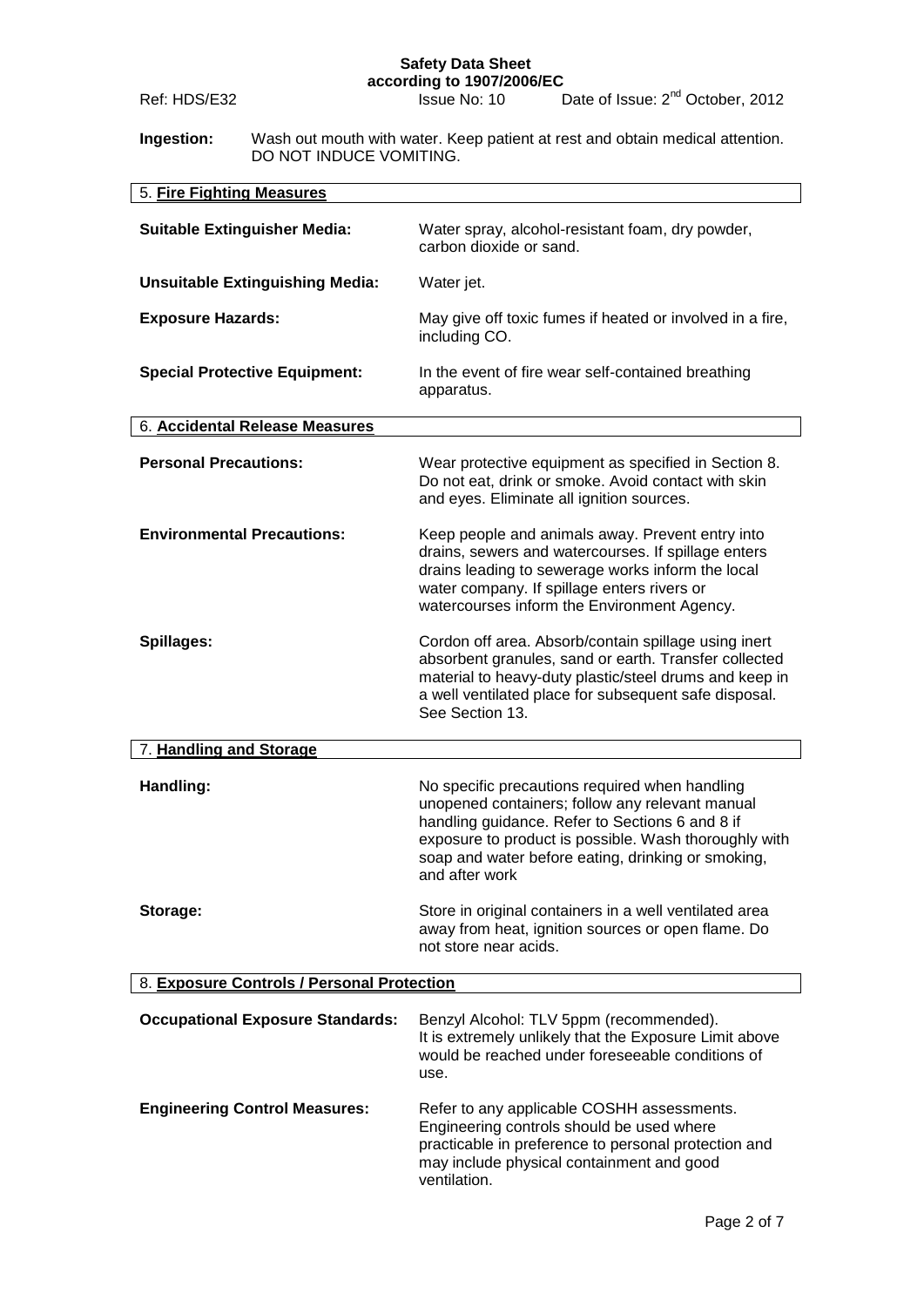|                                | <b>Safety Data Sheet</b><br>according to 1907/2006/EC |                                                                                                                                                                                                                                                                                       |
|--------------------------------|-------------------------------------------------------|---------------------------------------------------------------------------------------------------------------------------------------------------------------------------------------------------------------------------------------------------------------------------------------|
| Ref: HDS/E32                   | Issue No: 10                                          | Date of Issue: 2 <sup>nd</sup> October, 2012                                                                                                                                                                                                                                          |
| <b>Respiratory Protection:</b> | the workplace.                                        | In the unlikely event that the quoted exposure limits<br>are exceeded, an approved respirator fitted with an<br>appropriate gas cartridge (organic substance) should<br>be used. All items must conform to EN149 and should<br>be suitable for the levels of contamination present in |
| <b>Hand Protection:</b>        | observed at all times.                                | Wear Neoprene, Nitrile, PVC or Natural Rubber<br>gloves or gauntlets. These must be manufactured to<br>EN374. The material breakthrough time should be<br>stated by the glove manufacturer, and must be                                                                               |
| <b>Eye Protection:</b>         | be worn.                                              | If splashing is likely chemical resistant goggles should                                                                                                                                                                                                                              |
| <b>Body Protection:</b>        |                                                       | Wear suitable impervious, chemical resistant overalls.                                                                                                                                                                                                                                |
| <b>Foot Protection:</b>        |                                                       | Wear chemical resistant safety footwear.                                                                                                                                                                                                                                              |
| <b>Hygiene Measures:</b>       | and safety practice.                                  | Handle in accordance with good industrial hygiene                                                                                                                                                                                                                                     |

### 9. **Physical and Chemical Properties**

| Appearance:                  | Base:               | Hardener: Thixotropic paste. | Clear liquid. Boiling Point:          |                  | >200 $\degree$ C |
|------------------------------|---------------------|------------------------------|---------------------------------------|------------------|------------------|
| Odour:                       | Base:               | Mild<br>Hardener: Ammoniacal | Vapour Pressure @ 20°C:               |                  | N/D              |
| pH:                          | Hardener: 11        |                              | Evaporation Rate (Butyl Acetate = 1): |                  | N/A              |
| <b>Flash Point:</b>          | $>100^{\circ}$ C    |                              | <b>Flammable Limits in Air:</b>       | Upper:<br>Lower: | N/D<br>N/D       |
| Solubility:                  | Immiscible in water |                              | <b>Autoignition Temperature:</b>      |                  | N/D              |
| <b>Flammability:</b>         | Not Flammable       |                              |                                       |                  |                  |
| <b>Specific Gravity:</b>     | 1.1 (Mixed)         |                              |                                       |                  |                  |
| 10. Stability and Reactivity |                     |                              |                                       |                  |                  |

## Stability: Stable under normal conditions (see Section 7). **Materials to Avoid:** Base: Amines and catalysts Hardener: Mineral and organic acids, oxidising agents, reactive metals and sodium or calcium hypochlorite. Slowly corrodes copper, aluminium, zinc and galvanised surfaces. Reacts violently with peroxides possibly creating an explosion. Reaction with acids is accompanied by large heat release and may be sufficient to cause vigorous boiling, creating a hazard due to splashing or splattering of hot material.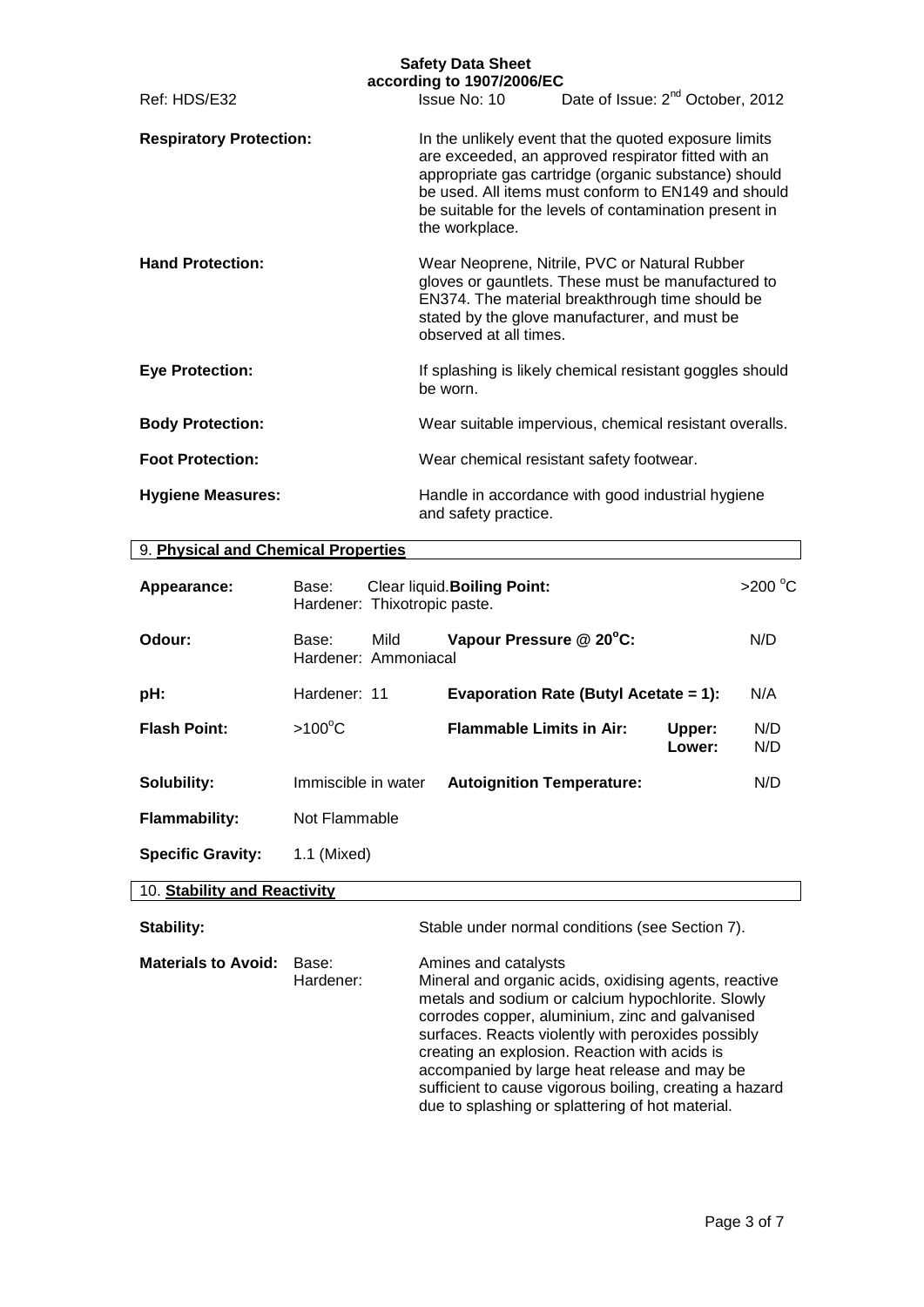# **Safety Data Sheet**

**according to 1907/2006/EC**

Ref: HDS/E32 **ISSUE No: 10** Date of Issue: 2<sup>nd</sup> October, 2012 **Hazardous Decomposition Products:** Ammonia and aldehydes. Oxides of carbon and nitrogen. Nitrogen oxide can react with water vapours to form corrosive nitric acid. Other oxides of nitrogen emitted on decomposition are highly toxic. 11. **Toxicological Information** There is no data available on the product itself. The following data applies to the Epoxy component of the Base material. **Acute Toxicity: Eye Contact:** Irritant. **Skin Contact:** Irritant for skin and mucous membranes. May cause sensitisation. **Ingestion:** May result in irritation to the gastro intestinal tract. The following data applies to the Amine component of the Hardener material. **Acute Toxicity:**

| Eye Contact:         | Strong caustic effect.                                                                                                                        |
|----------------------|-----------------------------------------------------------------------------------------------------------------------------------------------|
| <b>Skin Contact:</b> | Caustic effect on skin and mucous membranes. May<br>cause sensitisation.                                                                      |
| Ingestion:           | Swallowing will lead to a strong caustic effect on the<br>mouth and throat, and to the danger of perforation of<br>the esophagus and stomach. |

### 12. **Ecological Information**

There is no data available on the product itself.

The following data applies to un-mixed material only, as once the base and hardener are combined the harmful constituents will react to form an inert product.

Hazardous for water. Do not allow the product to reach ground water, water bodies or sewage systems. Must not reach sewage water or drainage ditch undiluted or unneutralised. Danger to drinking water if even small quantities leak into soil.

### 13. **Disposal Considerations**

Un-reacted materials: Dispose of used containers and un-reacted product as hazardous waste, in accordance with all applicable local and national regulations, and in compliance with the Environmental Protection (Duty of Care) Regulations 1991.

### 14. **Transport Information**

| <b>Base:</b>              |                                                                                  |                                |     |
|---------------------------|----------------------------------------------------------------------------------|--------------------------------|-----|
| UN Number:<br><b>ROAD</b> | 3082                                                                             | Packaging Group:<br><b>AIR</b> | Ш   |
| <b>ADR Class:</b>         | Limited quantity                                                                 | Air Transport Number:          | 9   |
| ADR Hazard No:            | in compliance with<br>chapter 3.4 LQ7<br>less than 5 litres per<br>inner package | Packaging Instruction:         | 964 |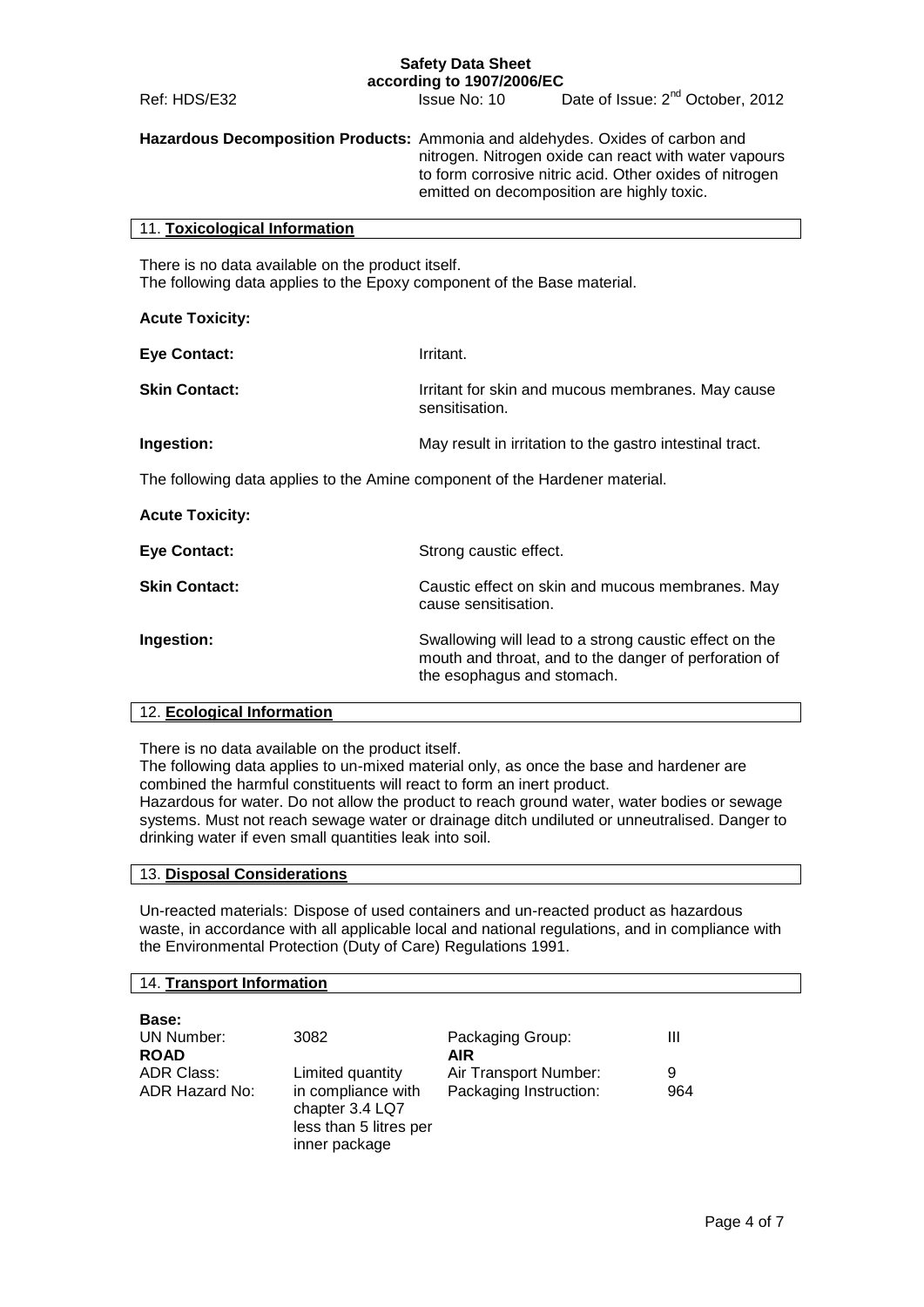# **Safety Data Sheet**

Ref: HDS/E32

| according to 1907/2006/EC |                                              |
|---------------------------|----------------------------------------------|
| <b>Issue No: 10</b>       | Date of Issue: 2 <sup>nd</sup> October, 2012 |

| <b>SEA</b>                 |                                                                                  |                                                                                          |                         |
|----------------------------|----------------------------------------------------------------------------------|------------------------------------------------------------------------------------------|-------------------------|
| <b>IMDG Class:</b>         | 9                                                                                |                                                                                          |                         |
| EMS:                       | $F-A, S-F$                                                                       |                                                                                          |                         |
| Marine Pollutant:          | P                                                                                |                                                                                          |                         |
|                            | resin)                                                                           | Proper Shipping Name: Environmentally hazardous substance, liquid, NO.S. (contains epoxy |                         |
| Hardener:                  |                                                                                  |                                                                                          |                         |
| UN Number:<br><b>ROAD</b>  | 2735                                                                             | Packaging Group:<br>AIR.                                                                 | Ш                       |
| <b>ADR Class:</b>          | Limited quantity                                                                 | Air Transport Number:                                                                    | 8                       |
| ADR Hazard No:             | in compliance with<br>chapter 3.4 LQ19<br>less than 3 litre per<br>inner package | Packaging Instruction:                                                                   | 856 (Cargo only)<br>852 |
| <b>SEA</b>                 |                                                                                  |                                                                                          |                         |
| <b>IMDG Class:</b>         | 8                                                                                |                                                                                          |                         |
| EMS:                       | $F-A, S-B$                                                                       |                                                                                          |                         |
| Marine Pollutant:          | P                                                                                |                                                                                          |                         |
|                            |                                                                                  | Proper Shipping Name: Amines, liquid, corrosive, N.O.S. (Contains mixed polyamines).     |                         |
| 15. Regulatory Information |                                                                                  |                                                                                          |                         |
|                            | <b>EU Classification and Labelling Particulars:</b>                              |                                                                                          |                         |
| Base:                      |                                                                                  |                                                                                          |                         |

| <b>Designated Name:</b>                                          | <b>EPICON GROUT 'S' - BASE</b>                                                                                            |                                                                                                                                                                                                                                                                                                                                                                                                                                  |  |  |
|------------------------------------------------------------------|---------------------------------------------------------------------------------------------------------------------------|----------------------------------------------------------------------------------------------------------------------------------------------------------------------------------------------------------------------------------------------------------------------------------------------------------------------------------------------------------------------------------------------------------------------------------|--|--|
| <b>Classification:</b>                                           | Irritant & Dangerous for the Environment - Contains epoxy constituents<br>(see information supplied by the manufacturer). |                                                                                                                                                                                                                                                                                                                                                                                                                                  |  |  |
| Indication(s) of Danger:                                         |                                                                                                                           | Xi & N                                                                                                                                                                                                                                                                                                                                                                                                                           |  |  |
| <b>Contains:</b>                                                 |                                                                                                                           | Epoxy constituents- see information supplied by the<br>manufacturer.                                                                                                                                                                                                                                                                                                                                                             |  |  |
| <b>Risk and Safety Phrases:</b>                                  |                                                                                                                           |                                                                                                                                                                                                                                                                                                                                                                                                                                  |  |  |
| R36/38:<br>R43:<br>R51/53:<br>$S25$ :<br>S28:<br>S37/39:<br>S61: |                                                                                                                           | Irritating to eyes and skin.<br>May cause sensitisation by skin contact.<br>Toxic to aquatic organisms, may cause long-term adverse<br>effects in the aquatic environment.<br>Avoid contact with eyes.<br>After contact with skin, wash immediately with plenty of soap<br>and water.<br>Wear suitable gloves and eye/face protection.<br>Avoid release to the environment. Refer to special instructions/<br>safety data sheet. |  |  |
| Hardener:                                                        |                                                                                                                           |                                                                                                                                                                                                                                                                                                                                                                                                                                  |  |  |
| <b>Designated Name:</b>                                          |                                                                                                                           | EPICON GROUT 'S' - HARDENER                                                                                                                                                                                                                                                                                                                                                                                                      |  |  |
| <b>Classification:</b>                                           | Corrosive                                                                                                                 |                                                                                                                                                                                                                                                                                                                                                                                                                                  |  |  |
| Indication(s) of Danger:                                         |                                                                                                                           | C                                                                                                                                                                                                                                                                                                                                                                                                                                |  |  |
| <b>Contains:</b>                                                 |                                                                                                                           | Mixed polyamines & benzyl alcohol                                                                                                                                                                                                                                                                                                                                                                                                |  |  |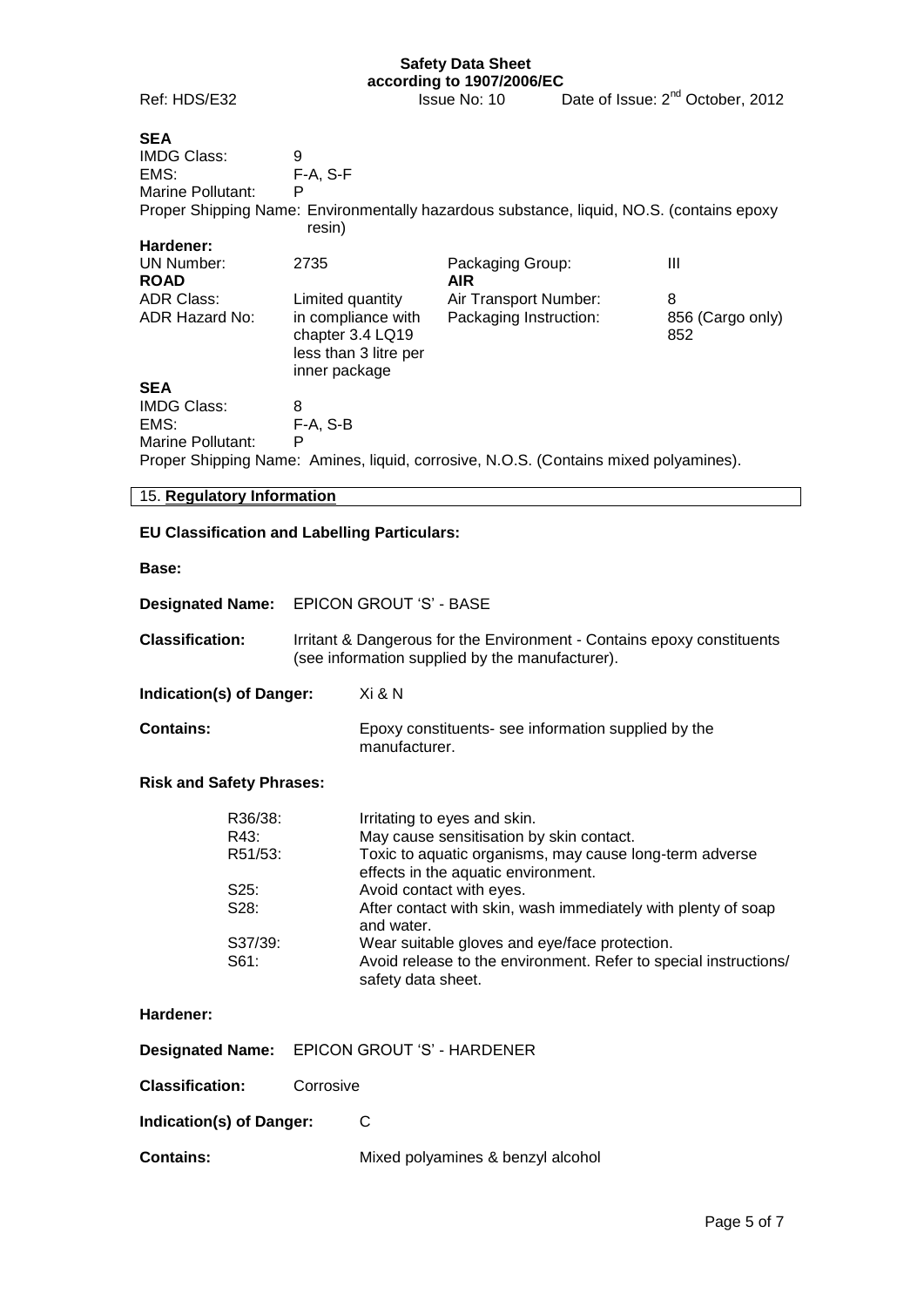### **Safety Data Sheet according to 1907/2006/EC**

Ref: HDS/E32 **ISSUE No: 10** Date of Issue: 2<sup>nd</sup> October, 2012

| <b>Risk and Safety Phrases:</b>  |                                                                                                                                                                                                                                                                                                                                                                          |  |  |  |  |
|----------------------------------|--------------------------------------------------------------------------------------------------------------------------------------------------------------------------------------------------------------------------------------------------------------------------------------------------------------------------------------------------------------------------|--|--|--|--|
| R20/22:                          | Harmful by inhalation and if swallowed.                                                                                                                                                                                                                                                                                                                                  |  |  |  |  |
| R34:                             | Causes burns.                                                                                                                                                                                                                                                                                                                                                            |  |  |  |  |
| R36/38:                          | Irritating to eyes and skin.                                                                                                                                                                                                                                                                                                                                             |  |  |  |  |
| R43:                             | May cause sensitisation by skin contact.                                                                                                                                                                                                                                                                                                                                 |  |  |  |  |
| R52/53:                          | Harmful to aquatic organisms, may cause long-term adverse<br>effects in the aquatic environment.                                                                                                                                                                                                                                                                         |  |  |  |  |
| S26:                             | In case of contact with eyes, rinse immediately with plenty of<br>water and seek medical advice.                                                                                                                                                                                                                                                                         |  |  |  |  |
| S28:                             | After contact with skin, wash immediately with plenty of water<br>and soap.                                                                                                                                                                                                                                                                                              |  |  |  |  |
| S36/37/39:                       | Wear suitable protective clothing, gloves and eye/face<br>protection.                                                                                                                                                                                                                                                                                                    |  |  |  |  |
| S45:                             | In case of accident or if you feel unwell seek medical advice<br>immediately (show the label where possible).                                                                                                                                                                                                                                                            |  |  |  |  |
| S61:                             | Avoid release to the environment. Refer to special<br>instructions/Safety Data Sheet.                                                                                                                                                                                                                                                                                    |  |  |  |  |
| <b>UK Guidance Publications:</b> | EH40; Occupational Exposure Limits, HSE. Revised annually.<br>EH26; Occupational Skin Diseases - Health and Safety<br>Precautions, HSE.<br><b>COSHH Essentials, HSE</b>                                                                                                                                                                                                  |  |  |  |  |
| <b>UK Legislation:</b>           | Health and Safety at Work, etc Act, 1974, and relevant<br><b>Statutory Provisions.</b><br>Control of Substances Hazardous to Health Regulations, 1999.<br>The Manual Handling Operations Regulations, 1992.<br>The Personal Protective Equipment at Work Regulations,<br>1992.<br>Chemicals (Hazard Information and Packaging for Supply)<br>Regulations, 2002 - CHIP 3. |  |  |  |  |
|                                  |                                                                                                                                                                                                                                                                                                                                                                          |  |  |  |  |

# 16. **Other Information**

### **Full Text of R-Phrases Referred to above:**

|                             | R20/22:<br>R34:<br>R36/38:<br>R43:<br>R51/53:<br>R52/53: | Harmful by inhalation and if swallowed.<br>Causes burns.<br>Irritating to eyes and skin.<br>May cause sensitisation by skin contact.<br>Toxic to aquatic organisms, may cause long-term adverse<br>effects in the aquatic environment.<br>Harmful to aquatic organisms, may cause long-term adverse<br>effects in the aquatic environment.           |  |
|-----------------------------|----------------------------------------------------------|------------------------------------------------------------------------------------------------------------------------------------------------------------------------------------------------------------------------------------------------------------------------------------------------------------------------------------------------------|--|
| <b>Training Advice:</b>     |                                                          | Do not use unless trained to do so. Refer to the Technical<br>Data Sheet for the product.                                                                                                                                                                                                                                                            |  |
| <b>Recommended Uses:</b>    |                                                          | For professional use only. This product is designed for use as<br>a general-purpose resin grouting material.                                                                                                                                                                                                                                         |  |
| <b>Further Information:</b> |                                                          | This Safety Data Sheet was compiled in accordance with EU<br>Directives 67/548/EEC and 1999/45/EC.<br>The Ariel Regulatory Database provided by the 3E Corporation<br>in Copenhagen, Denmark.<br><b>ESES (The European Chemical Substances Information</b><br>System), provided by the European Commission Joint<br>Research Centre in Ispra, Italy. |  |